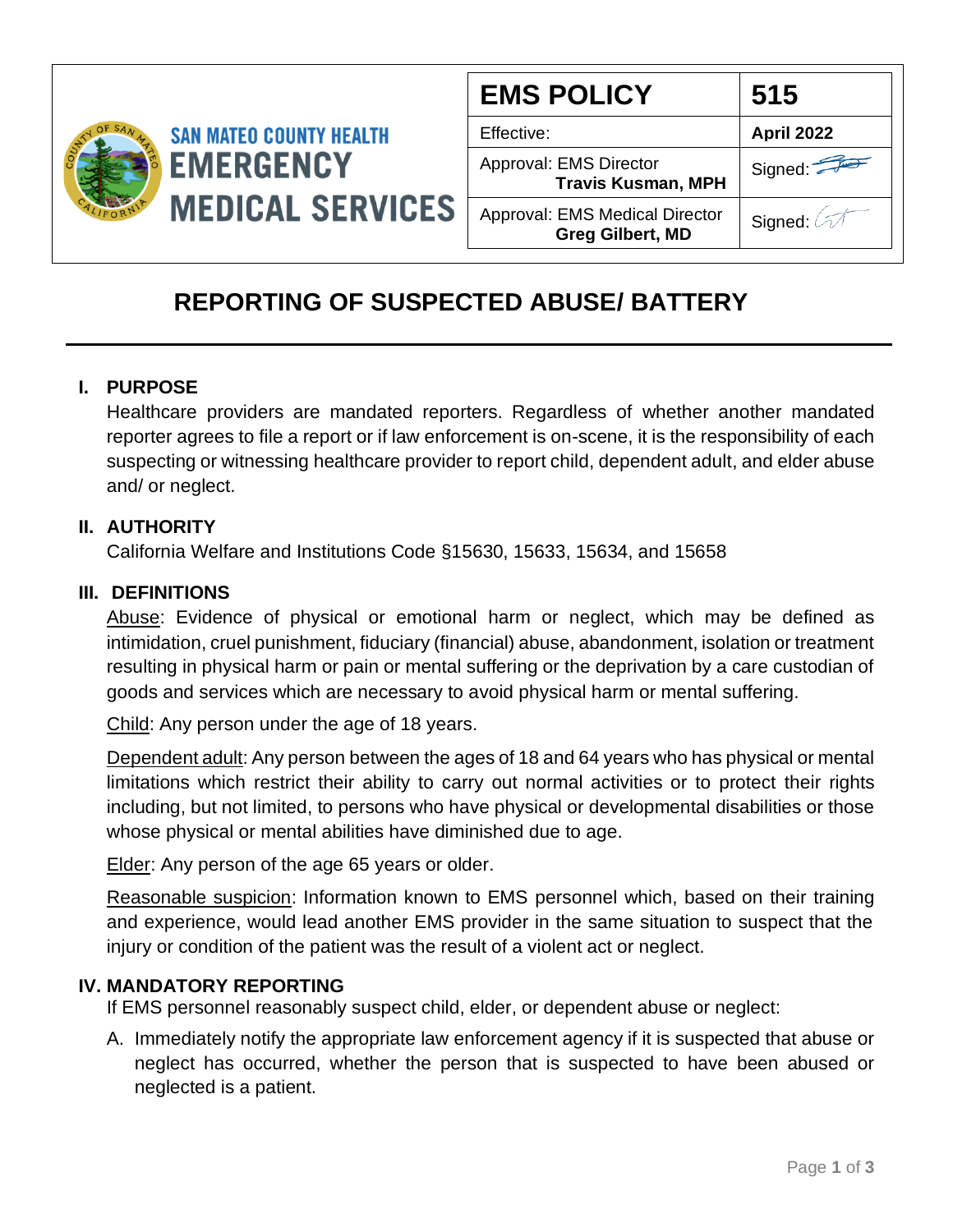

| <b>EMS POLICY</b>                                                | 515        |
|------------------------------------------------------------------|------------|
| Effective:                                                       | April 2022 |
| Approval: EMS Director<br><b>Travis Kusman, MPH</b>              | Signed:    |
| <b>Approval: EMS Medical Director</b><br><b>Greg Gilbert, MD</b> | Signed:    |

- B. If the person who is reasonably suspected to have been abused or neglected is a patient and is suffering from a medical emergency, make reasonable efforts to transport the patient to a receiving hospital for evaluation. Provide the receiving hospital staff with the basis for the abuse/ neglect suspicions.
- C. Document observations and findings of suspected abuse or neglect, in addition to the other required information concerning the patient's medical complaint, in the electronic health record.
- D. Contact the appropriate reporting agency by telephone immediately, or as soon as practically possible, to provide a verbal report.
	- 1. San Mateo County Children and Family Services (650) 802-7922
	- 2. San Mateo County Aging and Adult Services (800) 675-8437
- E. File a written report on the California Child Abuse Report form or the California Suspected Elder/ Dependent Abuse Report form with the appropriate reporting agency within two (2) business days.
	- 1. Child Abuse Report Form [\(click here\)](https://nochildabuse.org/wp-content/uploads/2017/10/Mandated-Reporter-Form-ss008572.pdf) form must be submitted via fax to San Mateo County Children and Family Services at (650) 592-2289. The address for Children and Family Services, a field that must be completed on the reporting form, is 1 Davis Drive, Belmont, CA 94002.
	- 2. Elder/ Dependent Adult Abuse Report Form [\(click here\)](https://powerforms.docusign.net/f909caf6-aeeb-4159-ac72-7d320e905a63?env=na3-eu1) form is electronically submitted via DocuSign directly to San Mateo County Aging and Adult Services. A printed copy is not required to be sent via fax or mail.
- F. Reporting under this policy is an individual requirement. Reporting is required even if law enforcement is at scene, or if there are other mandated reporter(s) at scene who also reasonably suspect abuse or neglect and whether or not the other mandated reporter(s) indicate they will file the report. Supervisors or managers shall not prevent or otherwise instruct a subordinate not to file a report required by this policy.
- G. Reporting suspected abuse or neglect to the receiving hospital does not relieve a prehospital care provider of their obligation to report suspected abuse or neglect to the reporting agencies by telephone and in writing.
- H. EMS personnel are not required to prove, or have substantial evidence of, abuse or neglect before making a report of suspected abuse or neglect pursuant to this policy. If a